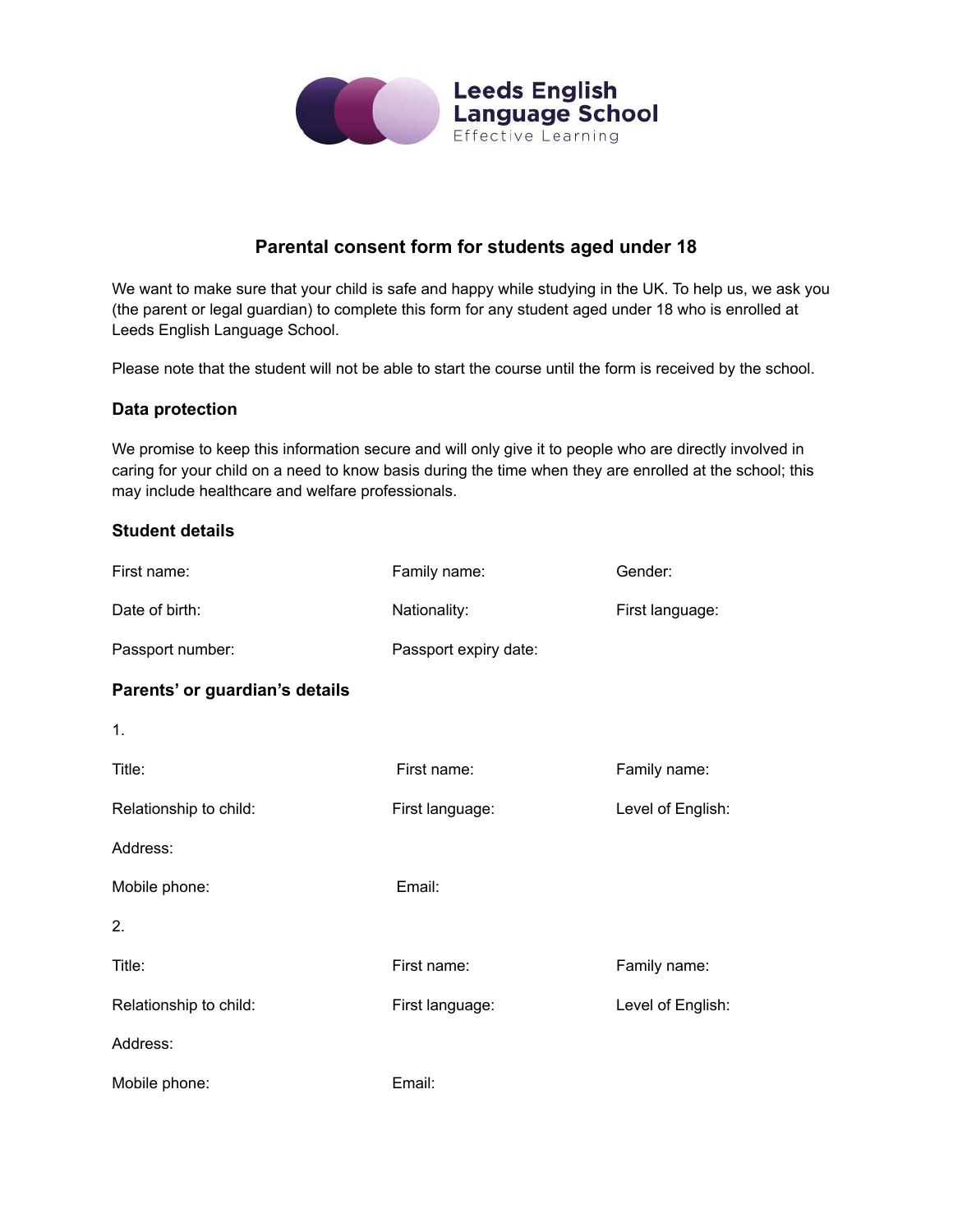## **Travel**

I give consent for my son/daughter to travel to the UK and study at the Leeds English Language School

I agree that my son/daughter can travel unaccompanied:

- $\bullet$  to and from LEEDS at the start and end of their course. YES  $\Box$  NO  $\Box$
- between the school and his/her ACCOMMODATION YES □ NO □

From airport/station etc to centre at the start of the course.

Details, Flight no. \_\_\_\_\_\_\_\_\_\_ Airport\_ \_\_\_\_\_\_\_\_ Time\_\_\_\_\_\_\_\_\_\_

From school to airport/station on departure from the centre.

### **Accommodation**

<sup>I</sup> agree to my son/daughter staying in **Private Accommodation** arranged by ourselves YES □ NO □

<sup>I</sup> agree to my son/daughter staying in **Homestay Accommodation** and agree to the rules YES □ NO □

He/she understands that he/she must follow the 'school and house rules'. YES  $\Box$  NO  $\Box$ 

If your son/daughter is staying with family members or is in accommodation arranged by yourself, please give full details:

Name of responsible adult in the accommodation: Date of birth:

Relationship to the child:

Address:

Mobile phone: Email: Email: Email: Email: Email: Email: Email: Email: Email: Email: Email: Email: Email: Email:  $E$ 

### **Curfew times**

I agree to my son/daughter following set curfew times : YES □ NO □

### **Leisure activities**

I give permission for my son/daughter to go on any trips organised by **Leeds English Language School** and to take part in these activities, under supervision

Ball Games YES □ NO □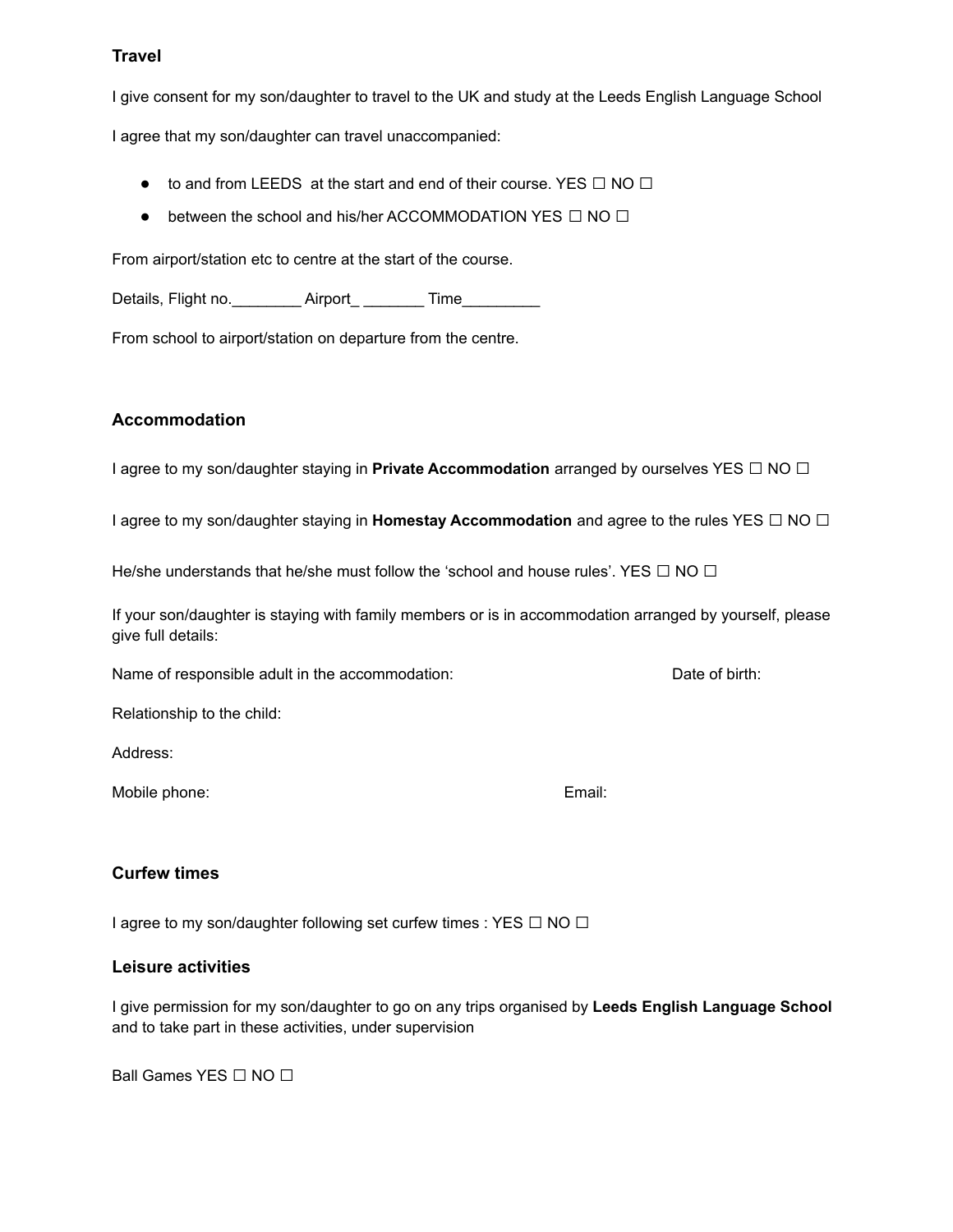Swimming and water sports YES □ NO □

Canoeing/ kayaking /sailing YES □ NO □

Adventure sports (high ropes, rock-climbing, abseiling etc.) YES  $\Box$  NO  $\Box$ 

Horse-riding YES □ NO □

Archery YES □ NO □

Ice-skating YES □ NO □

#### **Unsupervised time**

I give permission for my son/daughter to have free time for shopping on trips arranged by **Leeds English Language School <sup>Y</sup>**ES □ NO □

I give permission for my son/daughter to have unsupervised free time YES  $\Box$  NO  $\Box$ 

I give permission for my son/daughter to have unsupervised free time in the evening after the evening meal and at weekends.YES □ NO □

#### **Medical**

Please tell us about any problems. If we are not told in advance about a physical or mental condition, we reserve the right to terminate the student's course.

Does your son/daughter have:

- Asthma or bronchitis YES □ NO □
- Heart condition YES □ NO □
- Fits, fainting or blackouts YES  $\Box$  NO  $\Box$
- Severe headaches YES □ NO □
- Diabetes YES □ NO □
- Allergies to known medicines YES  $\Box$  NO  $\Box$
- Other allergies e.g. materials, food, plasters YES □ NO □
- Travel sickness YES □ NO □
- Bed-wetting/incontinence YES □ NO □
- Any mental health problems (including eating disorders, hyperactivity)? YES  $\Box$  NO  $\Box$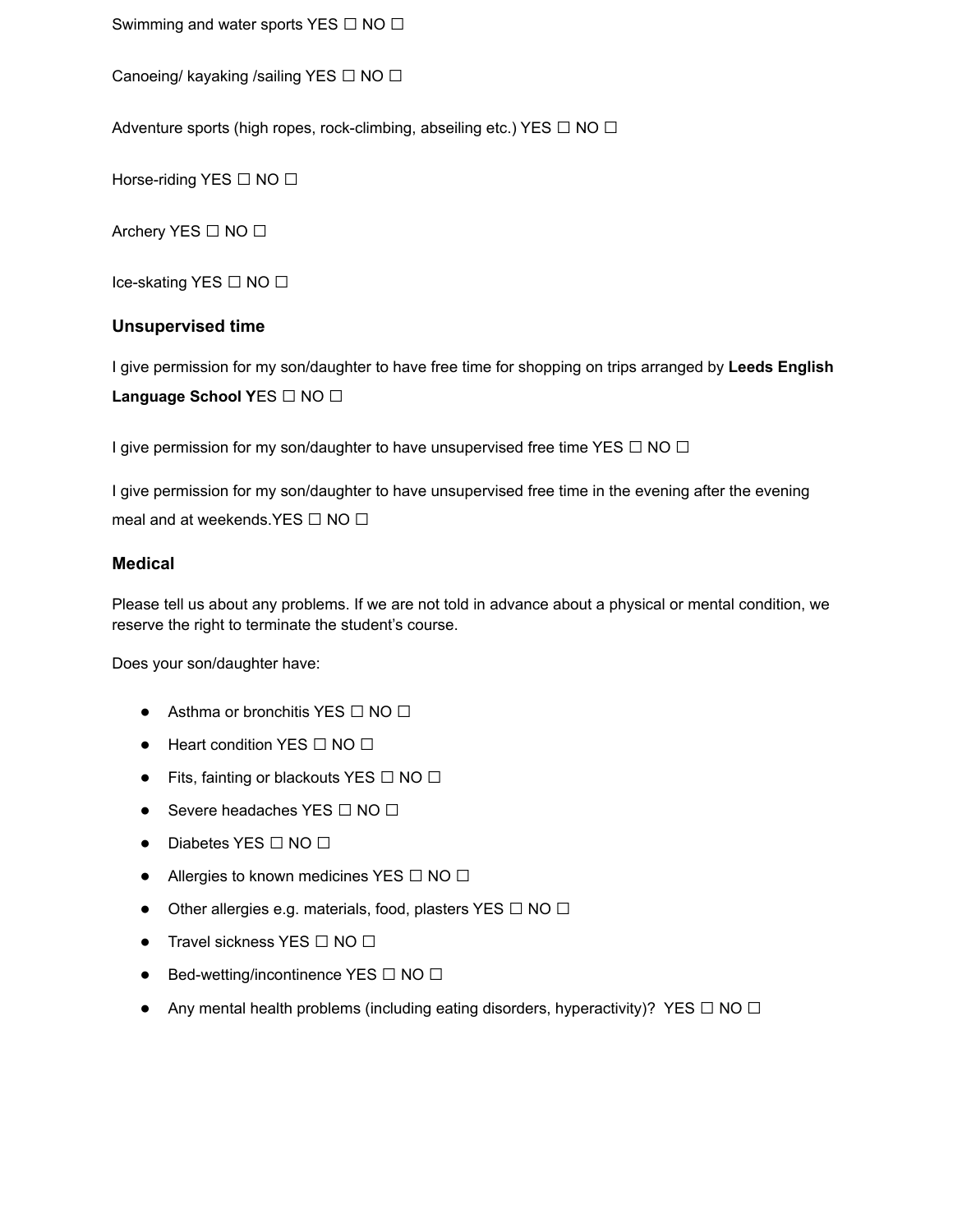Is your son/daughter on regular medication? YES  $\Box$  NO  $\Box$ 

Does your son/daughter require regular hospital treatment? YES □ NO □

Does your son/daughter take any medication which he/she will bring with him/her? YES  $\Box$  NO  $\Box$ 

Is there anything else we should know about? YES  $\Box$  NO  $\Box$ 

If the answer to any of the questions above is YES, please give details:

In case of minor pain or illness such as headache, mild cold or sore throat, do you

 $\_$  ,  $\_$  ,  $\_$  ,  $\_$  ,  $\_$  ,  $\_$  ,  $\_$  ,  $\_$  ,  $\_$  ,  $\_$  ,  $\_$  ,  $\_$  ,  $\_$  ,  $\_$  ,  $\_$  ,  $\_$  ,  $\_$  ,  $\_$  ,  $\_$  ,  $\_$  $\_$  ,  $\_$  ,  $\_$  ,  $\_$  ,  $\_$  ,  $\_$  ,  $\_$  ,  $\_$  ,  $\_$  ,  $\_$  ,  $\_$  ,  $\_$  ,  $\_$  ,  $\_$  ,  $\_$  ,  $\_$  ,  $\_$  ,  $\_$  ,  $\_$  ,  $\_$  $\_$  ,  $\_$  ,  $\_$  ,  $\_$  ,  $\_$  ,  $\_$  ,  $\_$  ,  $\_$  ,  $\_$  ,  $\_$  ,  $\_$  ,  $\_$  ,  $\_$  ,  $\_$  ,  $\_$  ,  $\_$  ,  $\_$  ,  $\_$  ,  $\_$  ,  $\_$  $\mathcal{L}_\text{max}$  , and the contribution of the contribution of the contribution of the contribution of the contribution of the contribution of the contribution of the contribution of the contribution of the contribution of t  $\_$  ,  $\_$  ,  $\_$  ,  $\_$  ,  $\_$  ,  $\_$  ,  $\_$  ,  $\_$  ,  $\_$  ,  $\_$  ,  $\_$  ,  $\_$  ,  $\_$  ,  $\_$  ,  $\_$  ,  $\_$  ,  $\_$  ,  $\_$  ,  $\_$  ,  $\_$  $\_$  ,  $\_$  ,  $\_$  ,  $\_$  ,  $\_$  ,  $\_$  ,  $\_$  ,  $\_$  ,  $\_$  ,  $\_$  ,  $\_$  ,  $\_$  ,  $\_$  ,  $\_$  ,  $\_$  ,  $\_$  ,  $\_$  ,  $\_$  ,  $\_$  ,  $\_$ 

agree to your son/daughter being given non-prescription medication such as

Paracetamol, cough medicine, throat pastilles, antihistamine or travel sickness tablets? YES  $\Box$  NO  $\Box$ 

In case of an emergency do you give permission for a responsible person in the

Leeds English Language School or in their accommodation to arrange medical treatment.

Of course, every effort will be made to contact you, the child's parents/guardians,

as quickly as possible. YES  $\Box$  NO  $\Box$ 

#### **Attendance**

Students are expected to attend all scheduled classes and activities and to be in their accommodation at the stated times. If you wish your child to be absent from the course at any time, please contact Leeds English Language School directly so that suitable arrangements can be made.

#### **Photographs and video clips**

I understand that Leeds English Language School may take photographs or video clips of students during class or leisure activities and that these images may be used in the schools publicity or on its social media site.